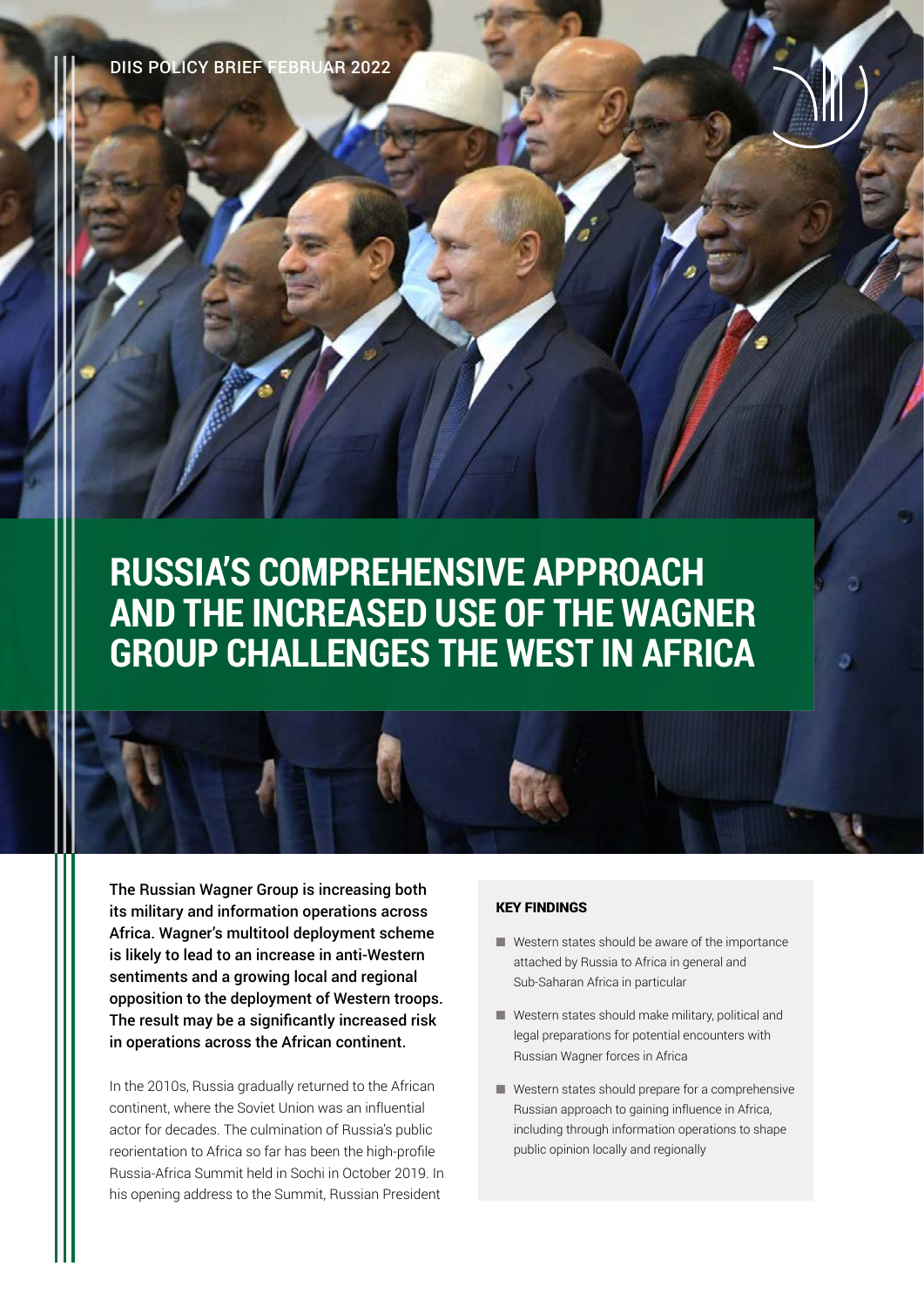Vladimir Putin noted how "representatives of all 54 African states and leading regional organizations are gathered here. This is indeed the first meeting of such a scale, and this is a convincing testament to the mutual desire to develop contacts in all directions, to strengthen the multifaceted partnership".

Russia has many interests in Africa. One fundamental interest relates to the international distribution of power. As a self-defined great power with an ambition

increase over the period of 2011-2015. By contrast, Russia's share of the global arms market decreased by 22 per cent in the decade of 2011-2020. This latter development is a clear sign of a very competitive market, and it suggests that emerging markets, such as Africa, will become increasingly important to Russian arms producers. The main importers are Egypt, Algeria, and Angola (where Russian producers supply 41 per cent, 69 per cent, and 64 per cent, respectively, of national imports).

The European Union has become increasingly alarmed by the activities of the Wagner Group, which reportedly has close links to Russia, and is allegedly present in 23 African countries. Their legal status is vague, as well as their modus operandi, objectives and targets.

EU Commissioner for Equality, Helena Dalli, Strasbourg, November 2021

to extend its influence still further beyond its immediate regional setting, Russia is almost compelled to attempt to gain a stronger presence in Africa. Both trade and the exploration of energy and minerals support this ambition, but its other tools include economic support (including by writing off debt), military support (for instance through the provision of training assistance or even the deployment of troops), as well as political support (for instance by using Russia's weight as a permanent member of the United Nations Security Council to publicly defend regimes under pressure or even to prevent the passing of critical statements or the introduction of sanctions). To illustrate, in January 2022, the Russian delegation to the United Nations strongly opposed the introduction of new sanctions against the interim government in Mali, noting that "we have always been guided by the principle of African solutions to African problems".

Other interests relate to trade (with a turnover of USD 20bn in 2020) and to the exploration of natural resources. Within the field of trade, Russian arms exports stand out. In the years 2016-2020, Russian arms exports to African states accounted for 18 per cent of all Russian arms exports, a 23 per cent

Within the field of exploration of natural resources, Russian companies increasingly operate across the entire continent. It is estimated that 90 per cent of Russian investments relate to oil, natural gas, coal, and metals. Russian heavyweights Lukoil, Rosneft and Gazprom are mainly involved in The Republic of the Congo, Egypt, and Mozambique as well as Algeria, respectively. Mining activities take place in a string of states such as Angola (diamonds), Zimbabwe (platinum), Nigeria and Guinea (aluminium and bauxite) as well as Sudan (gold). Russian investments in Africa are at a much lower level than for instance Chinese and US investments, but they have increased rapidly since the 2019 Russia-Africa Summit. The 2022 Russia-Africa Summit, to be held in Addis Ababa in Ethiopia, will be used as a forum to intensify access for Russian companies to make investments in Africa.

#### **The Wagner multitool**

Another way Russia seeks to gain influence in Africa is through the deployment of the Russian Private Military Company (PMC) Wagner across the continent. Wagner is known as a private military company, but it has close ties to the Russian political elite and therefore to the Russian state. There is no official legal PMC called the Wagner Group in Russia. The name Wagner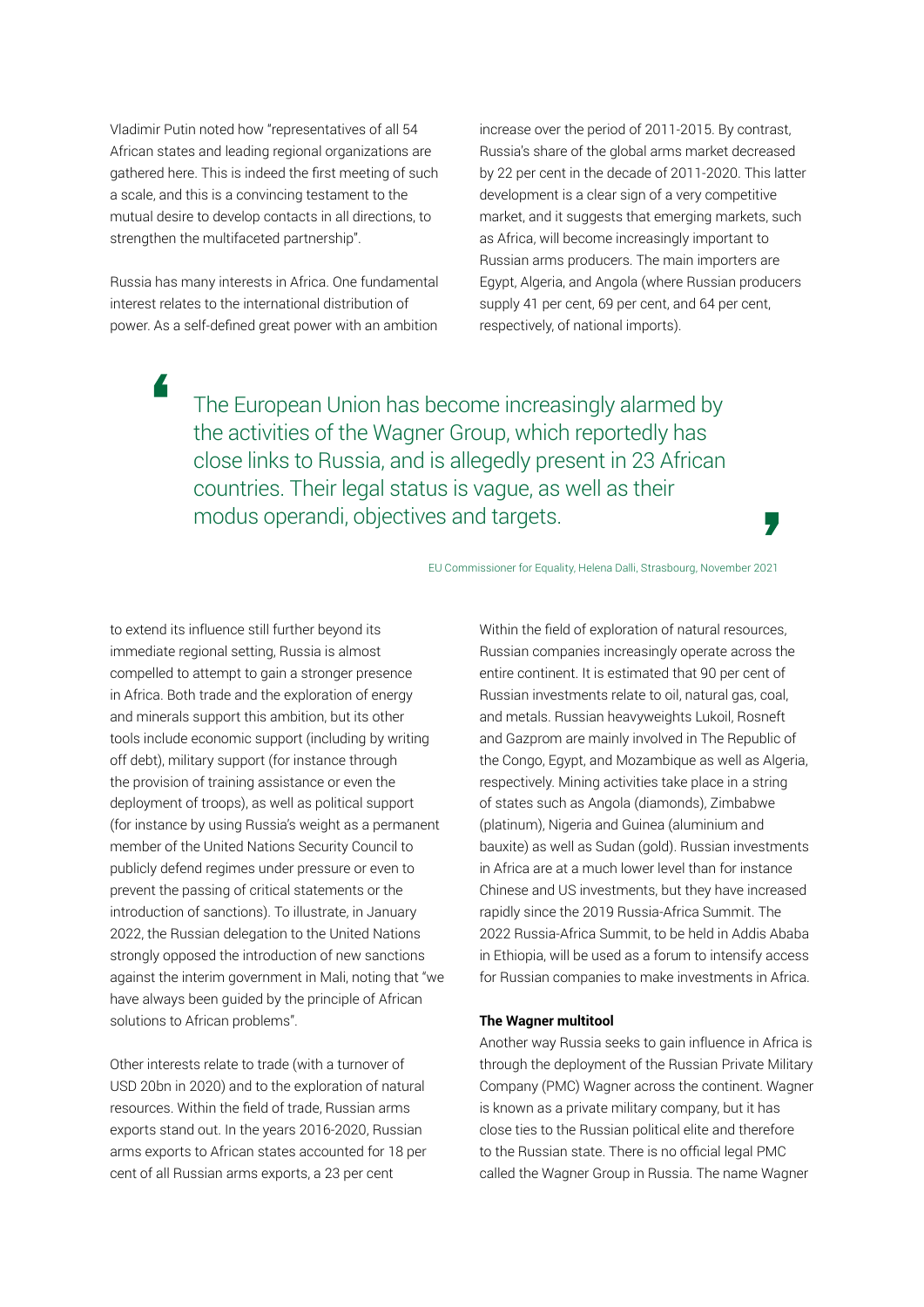has, however, become the common term used to describe some of Russia's shadowy deployments around the world. It is associated with Yevgeniy Prigozhin – often referred to in the media as President Vladimir Putin's "private chef" – who is also behind the so-called Troll Factory in St. Petersburg.

Over the last years, The Wagner Group has attracted a lot of international attention. This is to a large extent due to their increasing engagement in Africa, where members of the group are being deployed still more widely. Wagner currently has operations across the continent, with the largest number of personnel deployed to the Central African Republic (CAR), Sudan, Libya and possibly Mali (with a rumoured deployment of up to 1,000 Wagner members). Other missions have been seen, for instance, in Mozambique, Guinea Bissau, and Madagascar. This development suggests that Wagner is seen as an ever more central element of the Russian strategy to gain increased influence in Africa.

The Wagner Group often deploys as part of a multitool package, including both an armed military component and an information capacity to conduct influence operations. On-site, Wagner will often establish ties with a locally registered company engaged in the extraction of natural resources, with the purpose of

facilitating direct payment of the group's operations or securing business access for other Russian companies.

In Sudan, the Wagner Group helped the regime under then-President Omar al-Bashir suppress large-scale protests that arose in the country in 2018. The strategy for countering these protests included the deployment of armed Wagner troops together with a social media element designed, including through the use of disinformation, to influence the Sudanese population in a pro-regime direction. The strategy was designed after al-Bashir's visit to Russia in 2017, where he famously asked Putin for "protection", with the aim of preventing a change of regime in Sudan. The strategy in Sudan was drawn up by M-Invest, a company also linked to Prigozhin, which in return has been granted concessions for a gold mine in Sudan.

The Russian engagement is characterized by a mixture of an unofficial multitool presence and official investments. To illustrate, Russia and CAR in 2018 signed an agreement on military cooperation, after France ended its military mission in the country in 2016 – prematurely, according to many politicians in CAR at the time. Russia is now officially delivering weapons and military instructors to CAR, and the Wagner Group (the local subsidiary of which is called



Russian mercenaries from the Wagner Group stand guard during a parade in Bangui, Central African Republic, May 1, 2019. Ashley Gilbertson/New York Times/Ritzau Scanpix